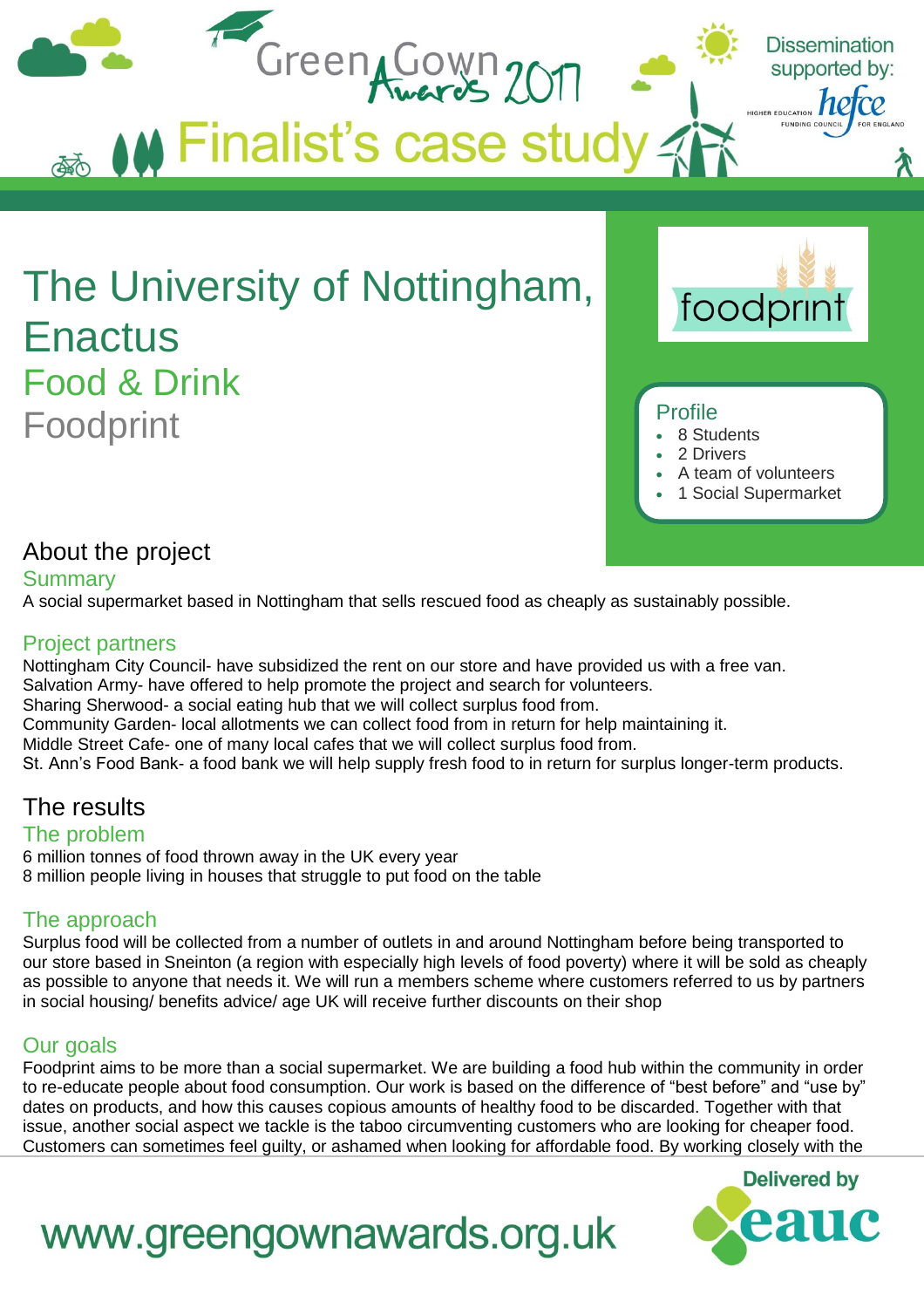

community and combining food education with healthy eating we aim to beat this prejudice and make a profound difference in people's lives.

In a sense we aim to collect food that would otherwise be discarded, re-sell the products at a substantial bellow market price, and re-educate the community regarding healthy eating.

## Obstacles and solutions

| Finding a suitable and<br>affordable location for the<br>supermarket.      | We worked closely together with Nottingham City Council, in order to ask their<br>advice in the matter. We reached an agreement that the shop will be situated in a<br>location previously identified to be battling food poverty, and that the shop would be<br>partially subsidized by the Council.                                                                                                                                                                                                        |
|----------------------------------------------------------------------------|--------------------------------------------------------------------------------------------------------------------------------------------------------------------------------------------------------------------------------------------------------------------------------------------------------------------------------------------------------------------------------------------------------------------------------------------------------------------------------------------------------------|
| Establishing a network of<br>suppliers willing to donate us<br>the supply. | Through a partnership with "SuperKitchen" a company with a similar ethos, our<br>group was able to get in contact with successful social supermarkets and how they<br>collect their supplies. Learning from their practices we started contacting suppliers of<br>our own and expanding our range of networking.                                                                                                                                                                                             |
| Understanding the needs of<br>the market.                                  | Even though a food recycling project seems straightforward, capturing the essence<br>of what our customers are looking for is more complex. We resolved this issue by<br>visiting other social supermarkets around the country and talking to their customers.<br>Comprehending their priorities, and their behavior towards their shopping has made<br>us mold our own targets.                                                                                                                             |
| Explaining your goals and<br>objectives to the general<br>public.          | Working at a social enterprise usually indicates that your project as a well-<br>established life cycle. Collect food, sell at affordable prices and any amount of<br>money gets reinvested on the project. Sometimes it can be difficult to disclose the<br>essence of your projects to others, and hamper your progress. Be sure to have a<br>well worked out plan to display to customers, people will like to understand the<br>essence of your business. So make it as public and as clear as possible. |

## Performance and results

Due to the timeframe of the project, the supermarket hasn't been open for the public yet. Our opening date is at the end of October. We have a predicted amount of up to 2 pallet collections of food per week, which will amount to 2 to 4 tonnes of food per month that gets recycled. From our initial collection, for the shop's inauguration we have collected up to 4 pallets amounting to 1 tonne. More results to follow.

# The future

#### Lessons learned

While building the project we faced many challenges that had to be overcome to bring the project into life. We started close to a year ago to formulate the ideas and it took us too long to draft a business plan. Nowadays we have a well-structured plan for the future and a report from the past. Working with partners may prove to be tricky given the circumstances, always be sure to make both parties happy when agreeing to something, in order to guarantee success from the operation. Keep a close knit group when managing a project. You need to be certain of the strengths of each of your members to operate at full efficiency. Food is present in our day to day life, keep track of your stock and always triple check where you will store it. Respect and learn from your community, there are the lifeblood of a project and will generally mandate between a success or failure.